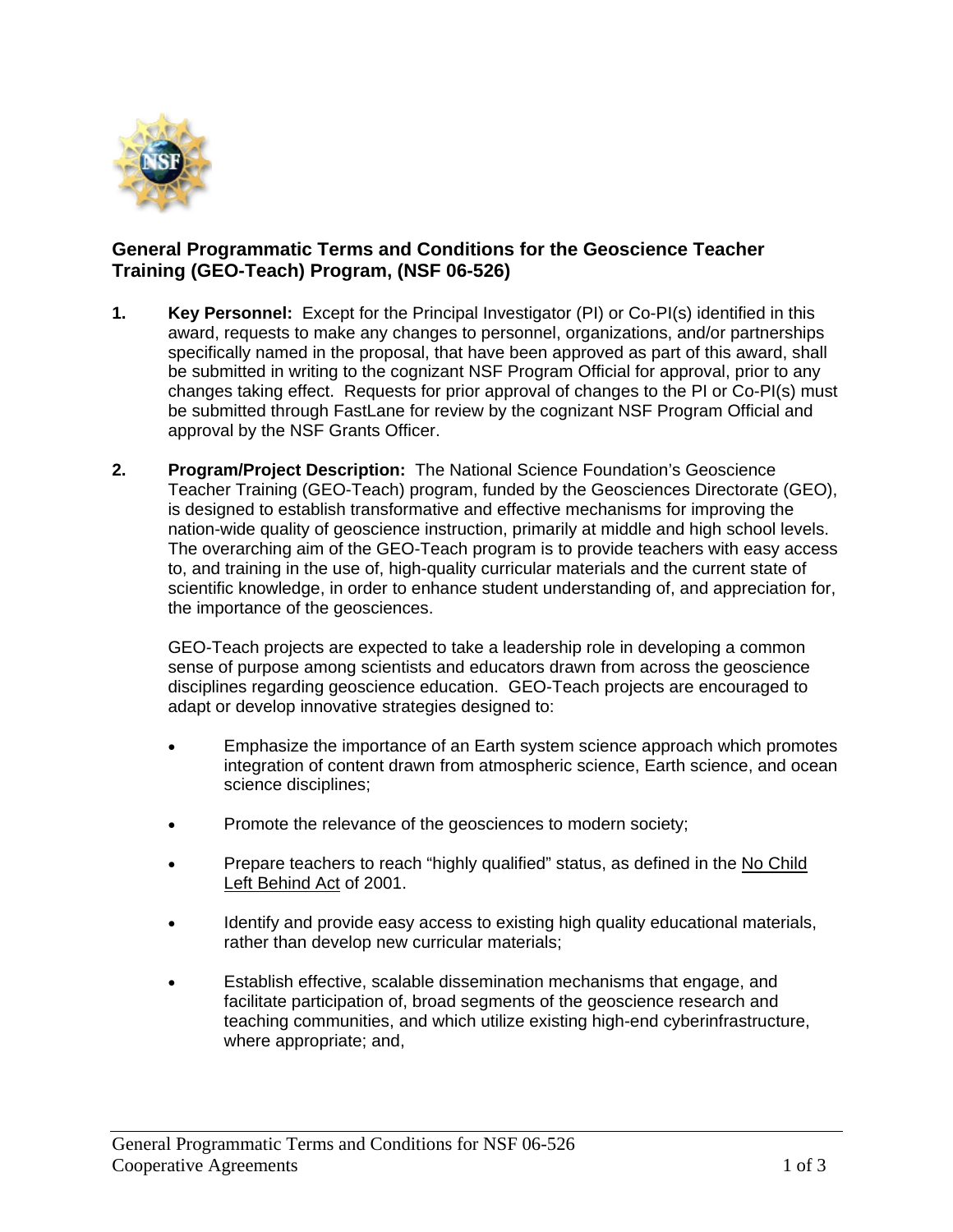- Result in widespread implementation of pre-service teacher training and inservice professional development programs that are based on proven best practices.
- **3. Project Governance and Governing Responsibilities:** The Awardee will ensure that an efficient and effective project governing structure is in place throughout the award period to support and perform all critical or significant project activities. Among the governing components will be:
	- A Leadership Team, consisting of the PI and all Co-PIs and/or project directors from collaborating institutions. The Leadership Team will oversee all aspects of program development, communication, and dissemination. This group will have direct responsibility for the timely execution of primary tasks identified in the project timeline and meeting NSF reporting requirements. The Leadership Team will be expected to meet on a regular basis (either in person or through conference calls), will be chaired by the PI.
	- A National Advisory Board, consisting of selected science educators, geoscience researchers, middle school and high school teachers, and representatives from the scientific and/or science education communities, as appropriate. The National Advisory Board is required to meet at least once a year, and will be responsible for reviewing project plans and providing advice to the Leadership Team regarding program direction, educational content, and strategies for successful implementation. The Leadership Team will nominate a chair (and optional co-chair) for the National Advisory Board; the chair and co-chair may not be the PI or a Co-PI on the project. The chair (and optional co-chair must be approved in writing by the cognizant NSF Program Official. The cognizant NSF Program Official or another NSF representative will attend meetings of the National Advisory Board.
- **4. Reporting Requirements:** The Awardee will provide annual and final reports, plus ad hoc reports as designated by the cognizant NSF Program Official. Content, format, and submission time line for ad hoc reports will be established by the cognizant NSF Program Official. The Awardee will submit reports via FastLane using the appropriate module; for any report for which a FastLane module does not exist, the Awardee shall submit using the "Interim Reporting" module. Reports include:
	- The standard annual progress report;
	- Statistical reports on numbers of teachers and/or institutions served, to be submitted annually by October 31;
	- A copy of all evaluation data and/or reports provided by the external evaluator for the current year's activities, due on the same date as the annual report; and,
	- A copy of agendas, minutes, or reports of advisory committee meetings related to project management, due one month from the date of the meeting.
- **5. Awardee Support of Ongoing Management and Oversight:** The Awardee will ensure full commitment and cooperation among the governing structure components, and all project staff during all ongoing NSF project management and oversight activities. The